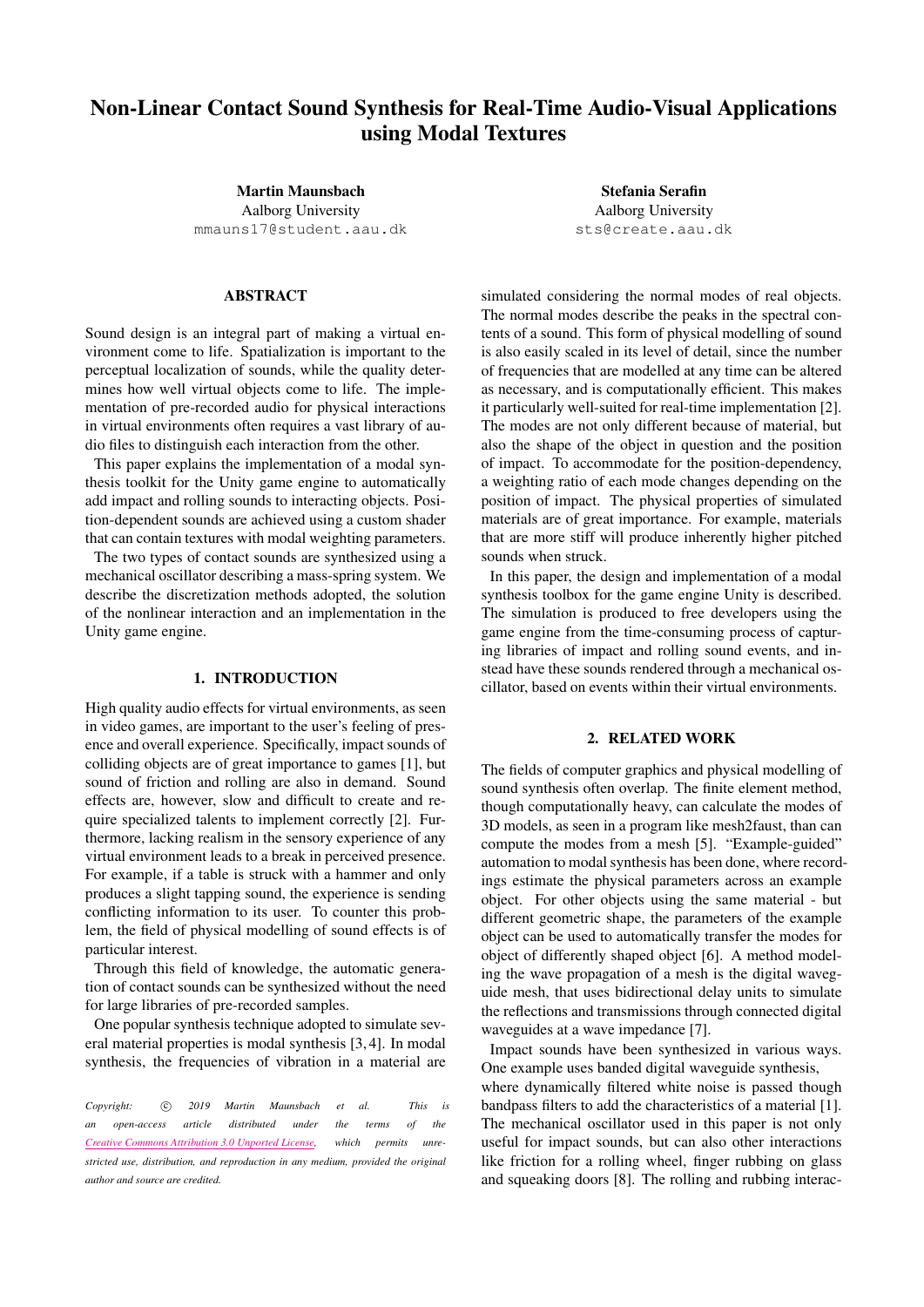tion was further explored by Conan et al., where the same equation for the force that explains the sphere-plane interaction in this project also was used [\[9\]](#page-4-8). By utilizing the sparsity of modal sounds in the frequency domain, some modal synthesis was found to be 5-8 times faster compared to the time-domain equivalent [\[10\]](#page-4-9).

When combined with computer graphics, sound synthesis has used shaders to design physical models of massive digital instruments [\[11\]](#page-4-10), where the GPU is used to help with the computational load. Sound signals have also been stored as RGBA sound signals to use GPU processing [\[12\]](#page-4-11). Similar work storing model parameters in textures was done in 2001 by scanning objects using a highly automated robotic facility [\[13\]](#page-4-12).

Both proprietary and publicly available game engines have begun incorporating synthesis into their sound design. Rockstar's RAGE engine, that was used to develop Grand Theft Auto V, has a real-time synthesis toolkit for assets "you can't necessarily create with samples alone" [\[14\]](#page-5-0).The motivation for real-time synthesis was based on dynamic assets, fidelity and memory usage. The publicly available game engine Unreal Engine has also begun adding realtime synthesis to their game engine, and is looking into computing it on the GPU in a way that can be referred to as audio "shaders" [\[15\]](#page-5-1).

## 3. SYSTEM MODELLING

A mechanical oscillator can take the form [\[16\]](#page-5-2):

<span id="page-1-0"></span>
$$
\ddot{x} + g\dot{x} + \omega^2 x = \frac{1}{m}f\tag{1}
$$

where the oscillator displacement  $x$  is used to produce the audio output. The frequency is set in  $\omega$  and the damping constant g is determined by a quality factor q by  $q = \omega/q$ . The oscillator velocity and acceleration are determined by  $\dot{x}$  and  $\ddot{x}$  respectively. The modal weighting is determined by  $1/m$ . Using the K method to eliminate the delay-free [\[17\]](#page-5-3) loop that will arise from the force equation and the trapezoidal rule, the output can be discretized take the form

<span id="page-1-2"></span>
$$
w[n] = H(Cy[n] + y[n-1]) + H(\alpha I + A)w[n-1]) \tag{2}
$$

where w is the vector  $[x; \dot{x}]$ , y is the force f and A, C and  $H$  are transformation matrices found from Equation  $(1)$ 

$$
H = \frac{1}{\alpha^2 + \alpha g + \omega^2} \cdot \begin{bmatrix} \alpha + g & 1 \\ -\omega^2 & \alpha \end{bmatrix};
$$
  
\n
$$
A = \begin{bmatrix} 0 & 1 \\ -\omega^2 & -g \end{bmatrix}; \quad C = \begin{bmatrix} 0 \\ \frac{1}{m} \end{bmatrix}
$$
 (3)

<span id="page-1-1"></span>If the frequency, quality factor and modal weight remains constant throughout the interaction, these matrices need only be computed once.

The contact force is given by [\[18\]](#page-5-4)

$$
f(x, \dot{x}) = x^{\alpha}(k + \lambda \dot{x}) \tag{4}
$$

where  $x$  is the same oscillator displacement as in Equation [\(1\)](#page-1-0). This mutual dependency creates the delay-free loop, where the K method can be used. The velocity at the moment of impact is  $\dot{x}$ , while the constant k is the elastic coefficient and  $\alpha$  is a value between 1.5 and 3.5 that describes the surface geometry [\[16\]](#page-5-2). A value of 1.5 is used in this paper, which leads to the non-linearity, that is solved by approximating the value using Newton-Rhapson.

The modal weight at specific positions can be changed with the weighting factor  $1/m$  in Equation [\(1\)](#page-1-0). The positiondependency means the matrices that previously only had to be computed once on impact have to be computed every time the modal weight changes. This adds additional constant multiplication for each buffer window, that is negligible in the overall computation cost, as the modal weight only appears in the C transformation matrix as seen in Equation [\(3\)](#page-1-1). Since a single mode is not enough for a realistic sound, multiple instances of the mechanical oscillator can be coupled together through matrix generalization.

## 4. IMPLEMENTATION

The synthesis is implemented directly into Unity using C# utilizing Unity's base class MonoBehaviour to access the function OnAudioFilterRead that can insert data directly into the audio buffer at sample rate.

#### 4.1 Exciters and Resonators

The implementation allows the user to choose which objects produce sound and select between three interaction types for those objects. Each sound-emitting object has its own individual audio source, which allows the output to be spatialized based on its position in the 3D space. The three interactions are based on the exciter-resonator relation, where one object acts as a hammer and adds the excitation to the resonating object. The first two interactions are exclusively as an exciter or resonator while the third is both of them combined.

The first interaction type is where the object only is an exciter. The exciter only emits sound when colliding with a resonator. This is useful for moving objects hitting nonmoving objects, like a ball hitting a wall or rolling on the floor.

Having an object set to the second interaction type of a a resonator is especially useful for static objects. These are objects that should not act as exciters themselves. In a virtual environment this can be walls, floors or other nonmoving objects.

The third interaction type is an object being both an exciter and a resonator, which gives the full effect of the system. Realistically, all objects are both exciters and resonators, but this does not necessarily have to be the case in virtual environments. This is useful for moving objects that create a sound, like a falling plate or a rolling glass.

#### 4.2 Material Properties

As described in Equation [\(1\)](#page-1-0) and modal synthesis, the sound of the mechanical oscillator is a result of the normal modes of the resonator, their weighting ratios and quality factors. The normal modes can be found by analysing a sound or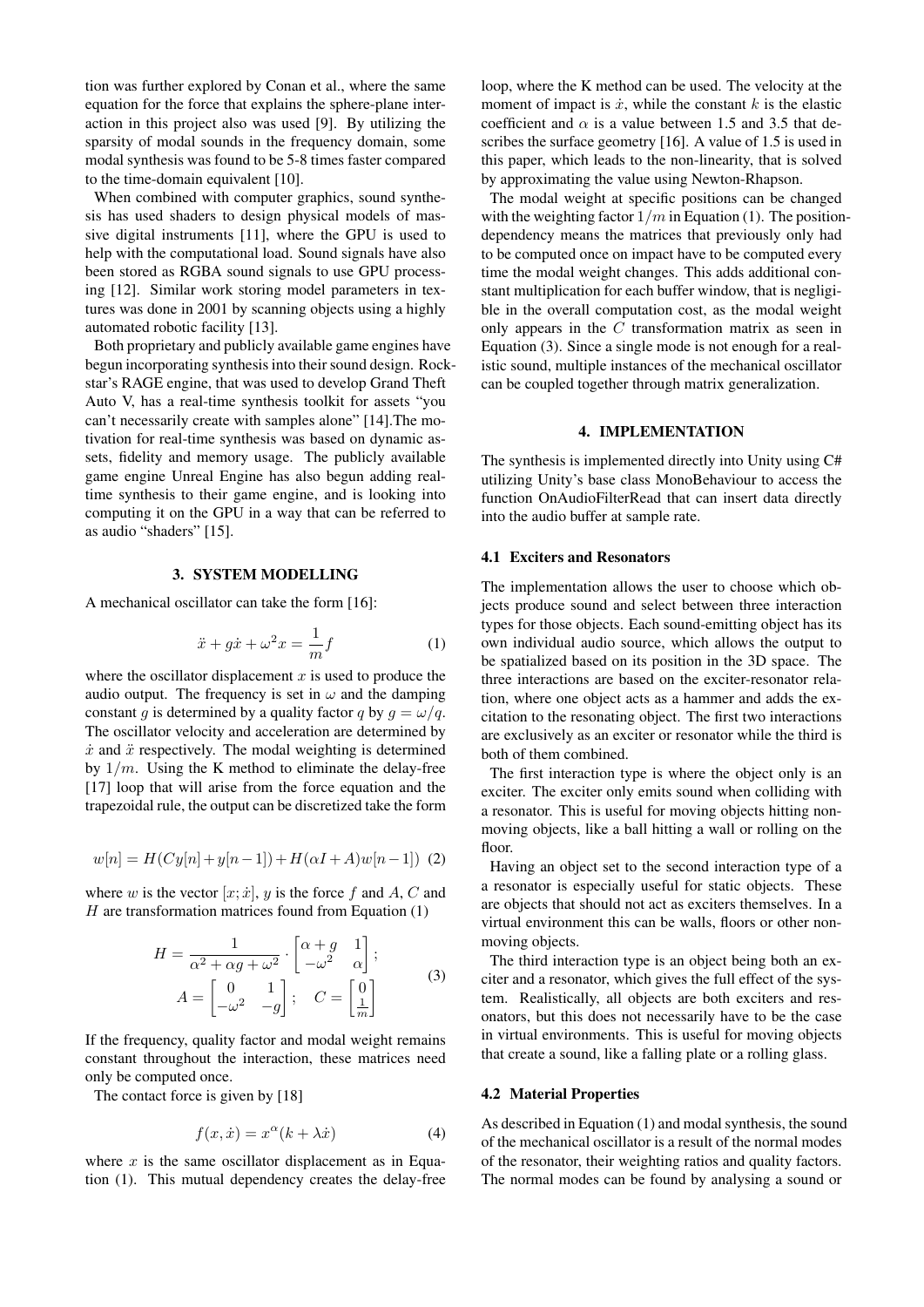computing it from object meshes alongside some of its material parameters. Any number of modes can be used for the material. More detail is obtained with the use of more modes at the cost of additional computation power. A postgain is applied to the output amplify the signal that is otherwise a very low value. In some cases this could affect the sound, but working with the C# type floats that stores 32-bit floating-point values gives a high bit depth.

Beside the modes and its corresponding parameters, an object can also be set to be "rollable", adding the rolling sound to the object. There should be distinguished between sliding objects that require a friction sound and rolling objects.

### 4.3 Micro-Impact Rolling

The sound of rolling can in many instances be described as many small impacts [\[16\]](#page-5-2). How rough a surface is will have an effect on the micro-impacts. Consider rolling sound in dirt, cobblestones or smooth, new asphalt. On most surfaces, where the roughness is not entirely visible like it is with cobblestones, the rolling sound can be modeled with randomly spaced impacts. The micro-impacts must be within a maximum and minimum margin, as too far spaced apart impacts sound like a repeated knocking, while impacts too close to each other makes it sound like a continuous sound and not rolling. The random factor is important to avoiding the rolling keeping a constant frequency and evolving into what resembles a tone. Rolling can be modelled by having the impacts occurring in between durations of time where the force is set to 0.

#### <span id="page-2-1"></span>4.4 Object Interaction

The triggering of sound is achieved by utilizing MonoBehaviour's collision system in the physics module. These function are called when objects enter, stay or exit a collision. Upon entering a collision, the relative velocity between the objects can be found, but the magnitude of this is not precise enough. If only this value is found, moving from one surface to another without altitude change or impacting at a narrow angle can have the same velocity as a direct impact, orthogonal to the surface. The velocity for the impact is found by taking the dot-product of the velocity and the normal vector of the contact point. If an object rolls from one surface to another without moving the object vertically, the velocity excitation to control the impact sound is zero.

If an object is set to being rollable, the velocity is found as the objects stay in a state of collision. The velocity is mapped to control the time between each micro-impact. The more micro-impacts are heard, the faster the rolling is heard to be. Once the objects exit the collision, there is no more force added to the system and the audio fades out naturally as the impacts would.

#### 4.5 Modal Weight Texture

As seen in Fig. [1,](#page-2-0) a custom shader is built that can contain multiple textures. The special modal textures do not affect the visual aspect of the object as they are never rendered,

<span id="page-2-0"></span>

Figure 1. View of the custom shader from the inspector.

but their modal weighting values can still be accessed. The precision of the model weighting obtained depends on the resolution and interpolation of the created texture as well as how the image file of the texture is imported with or without compression. The contact point of that returns the pixel and its modal weight can either be found using the contact point provided by the collision system or as a raycast when the mouse is used.

#### 5. OBJECT SIMULATIONS

The implementation described has been applied to three different acoustic system with impact-specific interactions. Fig. [2](#page-3-0) shows a visual representation of the scenarios using the Unity engine. The first is marbles, that only are affected by gravity and objects in its way, while the second is a marimba instrument and the third is the surface of a glass table. Combined, these interactions show the contact synthesis in instances with no modal texture, a onedimensional modal texture and a two-dimensional modal texture.

#### 5.1 Rolling Sphere

The spring-mass system can be used for a free-falling object impacting at a single point. The total force impacting on such an exciter is given by

$$
f^{(h)} = f - m_h \cdot g \tag{5}
$$

where  $f$  is the impact force approximated using Newton-Rhapson and  $m<sub>b</sub>$  is the mass and q is gravity. This results in multiple impacts like a bouncing ball, but the system determining the force can be set to zero after a single impact, thus only emitting the sound of a single impact. Similarly to Equations [\(2\)](#page-1-2) and [\(3\)](#page-1-1), the force of the exciter is also discretized focusing on the displacement and velocity, that is used to approximate the total force using Newton-Rhapson.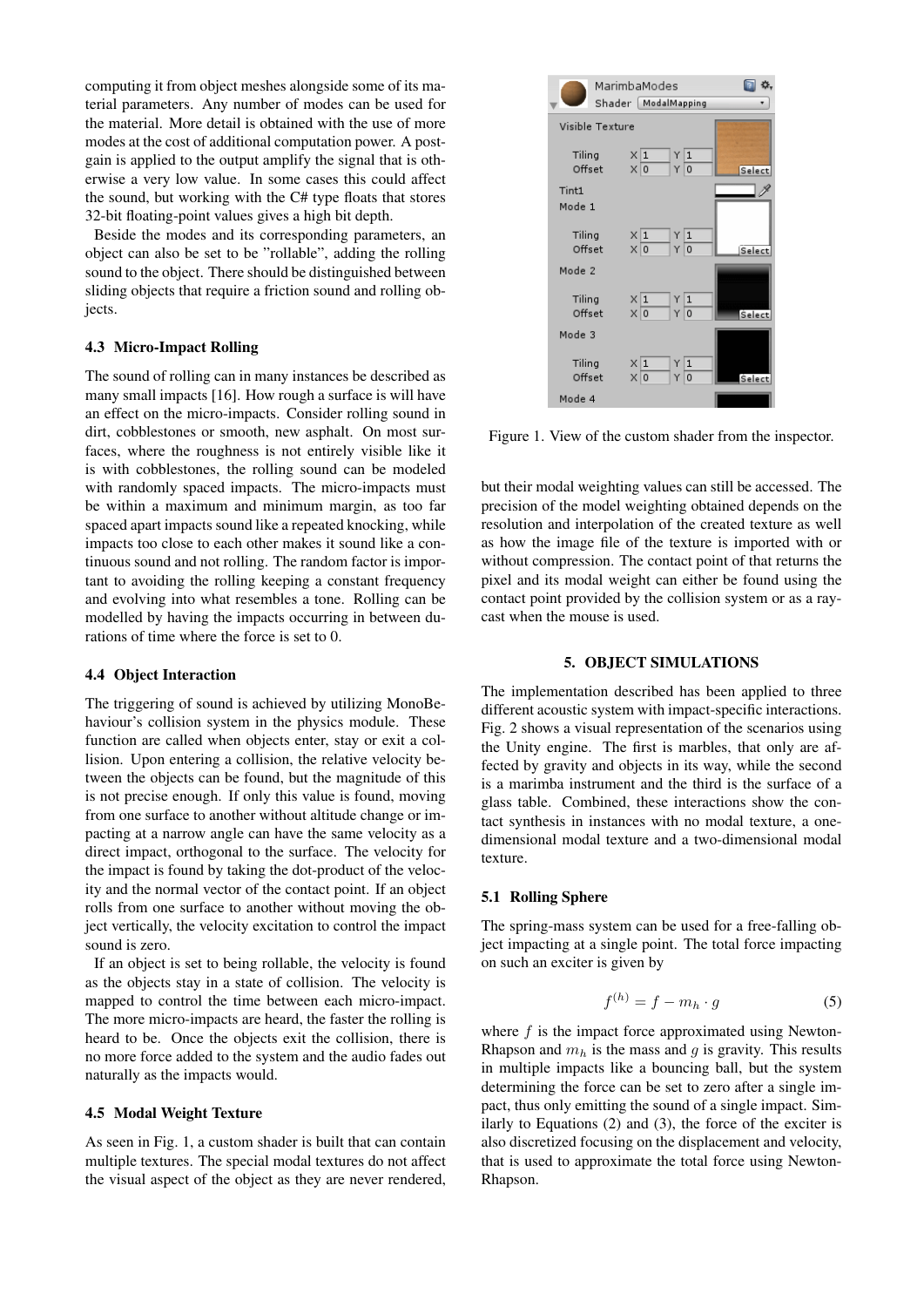<span id="page-3-0"></span>

Figure 2. The interactive simulations built in the Unity game engine. Marbles are rolling down only affected by gravity on the left while specific positions can be pressed on the right hand side using the mouse.

An example using marble-like objects rolling down a track is shown on the left hand side of Fig. [2.](#page-3-0) The marbles are on "rollable" planes, as described in Section [4.4,](#page-2-1) where the material of each plane determines the characteristics of the impact and rolling. More accurate simulations can be achieved by taking the incline into account.

## 5.2 Marimba Instrument

The second physical model is the marimba instrument. The marimba is described in detail by La Favre [\[19\]](#page-5-5). A marimba is an idiophone made up of bars that vibrate in complex patterns resulting in the unique sound. It has been shown that up to 25 modes of vibrations ranging from 0 to 8,000 Hz can be found in a struck C3. Simple marimbas need only be tuned for the fundamental frequency, while concert marimbas will be at least "triple tuned". The marimba can be modelled by having a fundamental frequency with the second and third modes at 4.0 and 9.2 times the fundamental [\[20\]](#page-5-6), though some calculations put the third mode above 10.08 times that [\[19\]](#page-5-5). A fourth mode can be found at 19.6 times the fundamental. The modes are transverse modes, and it is shown that the amplitude of the modes change depending struck position on the bar by the mallet [\[21\]](#page-5-7).

For this implementation, the modes and their respective amplitudes at four positions are found by La Favre [\[21\]](#page-5-7). The bar is struck at 4 positions; center, off-center, offedge and at the edge of the bar. These values are onedimensional, as the position only changes in one dimension from center to edge. A two-dimensional modal texture could be obtained by striking the bar across the shorter edge at the same positions.

The instrument is controlled using the mouse. On a click, a raycast traces a line to the hit object and obtains the UV coordinates of the raycast hit position. The UV is transformed to pixel coordinate by multiplying by the texture's width and height and the color (and therefore modal weighting) of the pixel at the coordinate is obtained. The mechanical oscillator is excited by an initial velocity at impact.

<span id="page-3-1"></span>

Figure 3. Textures used for the marimba bar, with intensified brightness. The grayscale value of the color is the modal weight. The leftmost depicts the fundamental frequency while the rightmost in the connected field depicts the fourth mode. In this instance, all other position's weighting values are scaled compared to the fundamental frequency, the modal texture of the fundamental frequency is is a single value across all positions.

Fig. [3](#page-3-1) shows the four mode textures with intensified lighting, as it otherwise would be too hard to distinguish between the dark colors. The four textures are applied to every marimba bar in Fig. [2](#page-3-0) and once hit, the value at the point is passed on to script controlling the synthesis. To scale each position to approximately the same overall amplitude, the first mode is set to the same for each position and the rest are scaled after it. The values are set between 0 (not inclusive) and 1, with 0 being completely black and 1 being white. It is not possible to have a value of 0, as the mechanical oscillator model at one point divides by the modal weighting. To ensure a value of 0 isn't read due to import and compression settings, a check is done while getting the pixel, setting it no less than a minimum value.

#### 5.3 Circular Glass Table

The surface of a glass table is a simple everyday object with a circular plane as its top. Since the diameter is equal all around table, the amplitude of each mode is equal for all positions at equal direct length to the edge or the center. Five recordings were obtained from the glass table and used to create the modal textures. They can be described from the edge to the center as the edge, off-edge, middle, off-center and center. By analysing the recordings to see which modes were prominent across all of them, 12 modes were selected to create 12 modal textures.

The surface plot in Fig. [4](#page-4-13) shows the values of one modal texture as height data. A circular texture of the modal weight of the recordings is created by rotating and interpolated line of the data around the center. The texture used is 800 times 800 pixels for the surface plot, but it can be as low as 9 times 9 pixels (five for the radius including the center and 9 for the whole diameter) if Unity's own image stretching is used for the interpolation, though higher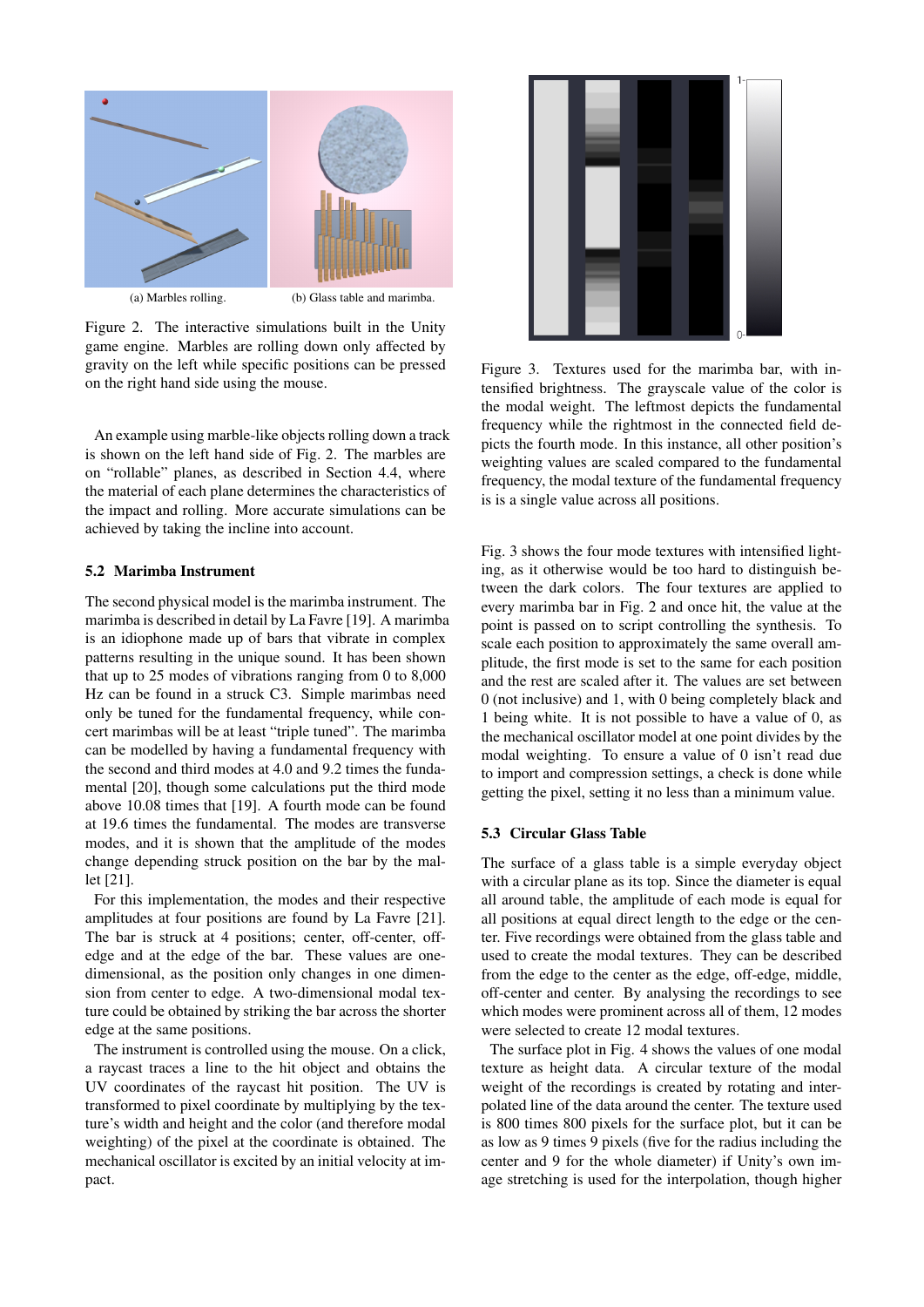<span id="page-4-13"></span>

Figure 4. A 3D surface plot of the texture for the third mode of the glass table. The recordings of five positions from the center to the edge are interpolated around in a circle with the center as the anchor to create the 2 dimensional texture.

resolution textures are recommended to achieve smoother transitions between the weighting of each position.

#### 6. CONCLUSION

In this paper an approach to using physical modelling for impact and rollings sounds in a virtual environment is proposed. This approach also includes the use of graphical textures for modal weightings to simulate position-dependent impacts.

The implementation can be extended to other interactions than an impact. Friction can use the same mechanical oscillator albeit with a different force excitation. The friction interaction of rubbing on a glass could use the modal texturing.

There are clear advantages to this combination of computer graphics and physical modelling of sound synthesis using the mechanical oscillator. Theoretically, if an object is modelled in 3D and a visual texture already is created, modal weights from recordings of its real-world counterpart can be specified to a point on the visual texture, and a modal texture can be computed for the whole model.

Since the modal textures are computed offline, which saves computational cost at runtime, the end result can be described as conveniently placed lookup-tables.

## 7. REFERENCES

- <span id="page-4-0"></span>[1] M. Aramaki and R. Kronland-Martinet, "Analysissynthesis of impact sounds by real-time dynamic filtering," *IEEE Transactions on Audio, Speech, and Language Processing*, vol. 14, no. 2, pp. 695–705, March 2006.
- <span id="page-4-1"></span>[2] K. van den Doel, P. G. Kry, and D. K. Pai, "Foleyautomatic: Physically-based sound effects for interactive simulation and animation," in *Proceedings of the 28th Annual Conference on Computer Graphics and*

*Interactive Techniques*, 2001, pp. 537–544. [Online]. Available: <http://doi.acm.org/10.1145/383259.383322>

- <span id="page-4-2"></span>[3] J.-M. Adrien, "The missing link: Modal synthesis," in *Representations of musical signals*, 1991, pp. 269–298.
- <span id="page-4-3"></span>[4] K. Van Den Doel and D. K. Pai, "Modal synthesis for vibrating objects," *Audio Anectodes. AK Peter, Natick, MA*, pp. 1–8, 2003.
- <span id="page-4-4"></span>[5] R. Michon and S. Martin, "Mesh2faust: a modal physical model generator for the faust programming language application to bell modeling," *in Proceedings of the International Computer Music Conference (ICMC-17)*, 2017.
- <span id="page-4-5"></span>[6] Z. Ren, H. Yeh, and M. C. Lin, "Exampleguided physically based modal sound synthesis," *ACM Trans. Graph.*, vol. 32. [Online]. Available: <http://doi.acm.org/10.1145/2421636.2421637>
- <span id="page-4-6"></span>[7] S. Van Duyne and J. Smith III, "The 2-D digital waveguide mesh," in *Proceedings of the International Computer Music Conference*, 11 1993, pp. 177 – 180.
- <span id="page-4-7"></span>[8] F. Avanzini, S. Serafin, and D. Rocchesso, "Interactive simulation of rigid body interaction with frictioninduced sound generation," *IEEE Transactions on Speech and Audio Processing*, vol. 13, no. 5, pp. 1073– 1081, Sep. 2005.
- <span id="page-4-8"></span>[9] S. Conan, E. Thoret, M. Aramaki, O. Derrien, C. Gondre, R. Kronland-Martinet, and S. Ystad, "Navigating in a space of synthesized interactionsounds: rubbing, scratching and rolling sounds," in *16th International Conference on Digital Audio Effects (DAFx)*, Sep. 2013, pp. 202 – 209. [Online]. Available: <https://hal.archives-ouvertes.fr/hal-00877652>
- <span id="page-4-9"></span>[10] N. Bonneel, G. Drettakis, N. Tsingos, I. Viaud-Delmon, and D. James, "Fast modal sounds with scalable frequency-domain synthesis," *ACM Trans. Graph.*, vol. 27, 08 2008.
- <span id="page-4-10"></span>[11] V. Zappi, A. Allen, and S. Fels, "Shader-based physical modelling for the design of massive digital musical instruments," in *NIME*, 2017.
- <span id="page-4-11"></span>[12] E. Gallo and N. Tsingos, "Efficient 3D Audio Processing on the GPU," ACM Workshop on General Purpose Computing on Graphics Processors, ACM, Aug. 2004, poster. [Online]. Available: [https:](https://hal.inria.fr/inria-00606754) [//hal.inria.fr/inria-00606754](https://hal.inria.fr/inria-00606754)
- <span id="page-4-12"></span>[13] D. K. Pai, K. v. d. Doel, D. L. James, J. Lang, J. E. Lloyd, J. L. Richmond, and S. H. Yau, "Scanning physical interaction behavior of 3D objects," in *Proceedings of the 28th Annual Conference on Computer Graphics and Interactive Techniques*, ser. SIGGRAPH '01. ACM, 2001, pp. 87–96. [Online]. Available: <http://doi.acm.org/10.1145/383259.383268>